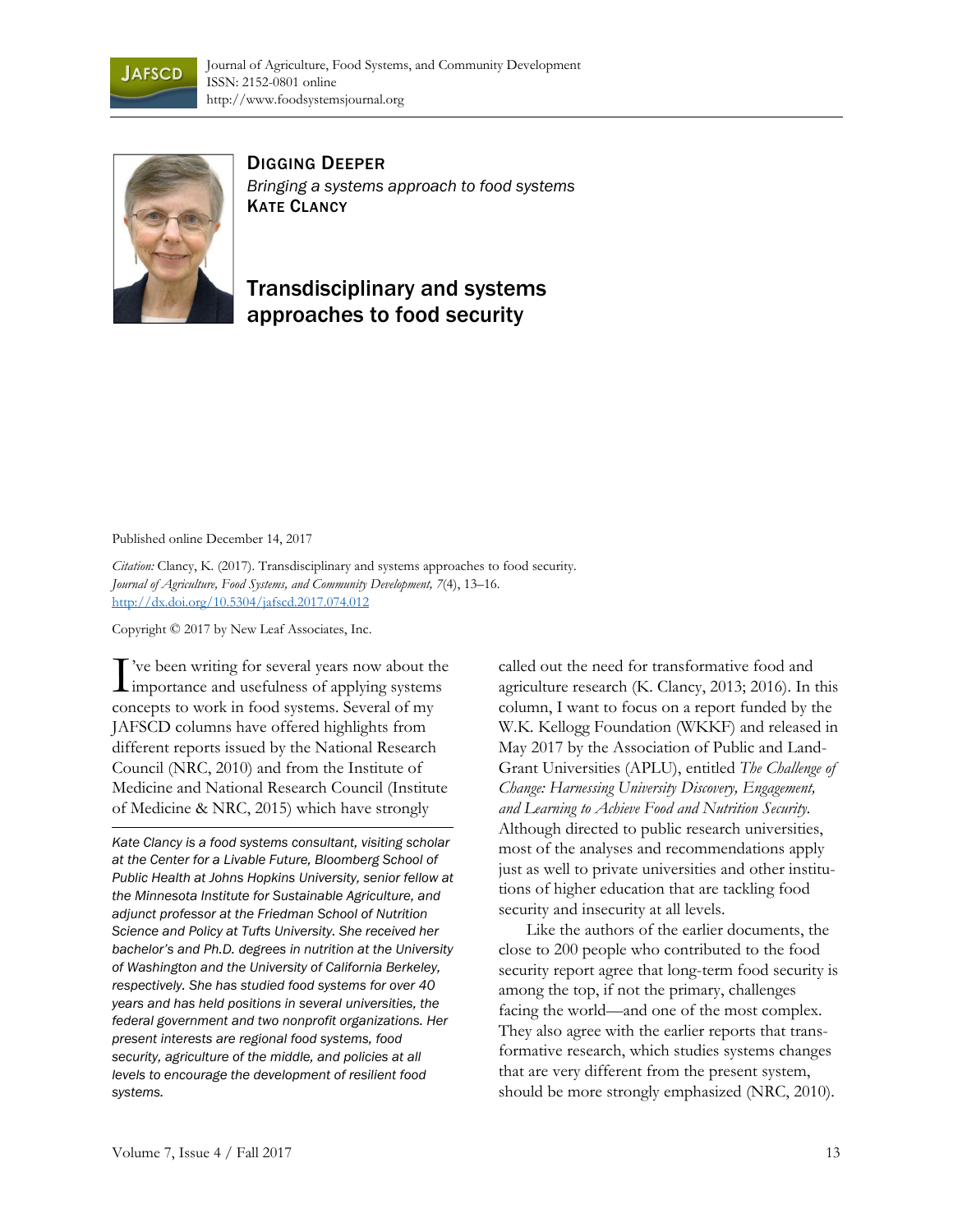This kind of research requires the use of system structures and concepts—with a special emphasis on adaptability and resilience. Applying systems thinking requires the involvement of a wide range of experts from multiple disciplines to "unravel the complexity of interactions in the food system" (p. 5). The report draws on and calls attention to the comprehensive literature on topics related to these approaches published over the last two decades.

 One of the distinguishing characteristics of the report is its strong emphasis on one of the core tenets of transdisciplinary research: "focusing on shared problems and the active input of practition-

ers " (Brandt et al., 2013, p. 1). Its authors acknowledge that universities often don't engage with their surrounding communities, which may include those most affected by food insecurity. This situation is exacerbated by the lack of diversity within universities that perpetuates inattention to low-income communities, as well as communities of color.

 The development of the report was led by a commission

of university leaders, food security experts, and private- and public-sector officials from the U.S., Canada, and Mexico. Over 100 people served on interdisciplinary working groups and as expert advisors. Another 75 organizations were contacted for their input. Seven working groups, ranging from increasing sustainable food production to knowledge and education, were formed. (I was a member of the nutrition, human development, and health group.) Their work fed into seven challenges that included creating and sharing resources that will serve all populations, ensuring inclusive and equitable food systems, and addressing the dual burden of undernutrition and obesity to ensure full human potential. Analyses and recommendations from the working groups were brought together in sections describing each challenge, and are illustrated with examples of ongoing interdisciplinary research and programs on food-security issues from universities, nonprofits, and corporations across North America. These are followed by a

Applying systems thinking requires the involvement of a wide range of experts from multiple disciplines to "unravel the complexity of interactions in the food system."

section on how and why research universities must work with others to create longer-term solutions to complex food-security issues.

 I want to elaborate here on the report's recommendations for institutional transformation:

1. Public research universities (and others as I mentioned above) should elevate food and nutrition security to a top priority. The report points out that universities are uniquely equipped to respond to the obstacles impeding progress toward food and nutrition security because of their subject-matter expertise across

disciplines, and their domestic and global experience. At this point, these institutions need to understand much better how factors causing food insecurity in the U.S. and globally, such as racism and poverty, interact with each other. And what they learn needs to be quickly translated into policy briefs that explain both the implications of the research and the implications of policy for public audiences. One of the charges to

the commission was to identify next steps on how to "enhance substantial government investment" to advance food and nutrition security. This can't be accomplished without compelling arguments derived from research and experience, and also policy research that can identify unintended consequences of policies, winners and losers in policy debates, and benefits and costs of policy alternatives.

2. Significant changes are needed to accomplish this, leading to the second recommendation that university resources and structures for transdisciplinary approaches should be aligned. Most universities do not reward or acknowledge faculty members' contributions to transdisciplinary research, so changes are needed in organizational structures, resource allocation, faculty incentives, and criteria for faculty promotion and tenure. The efforts to build interand trans-disciplinary structures and teams at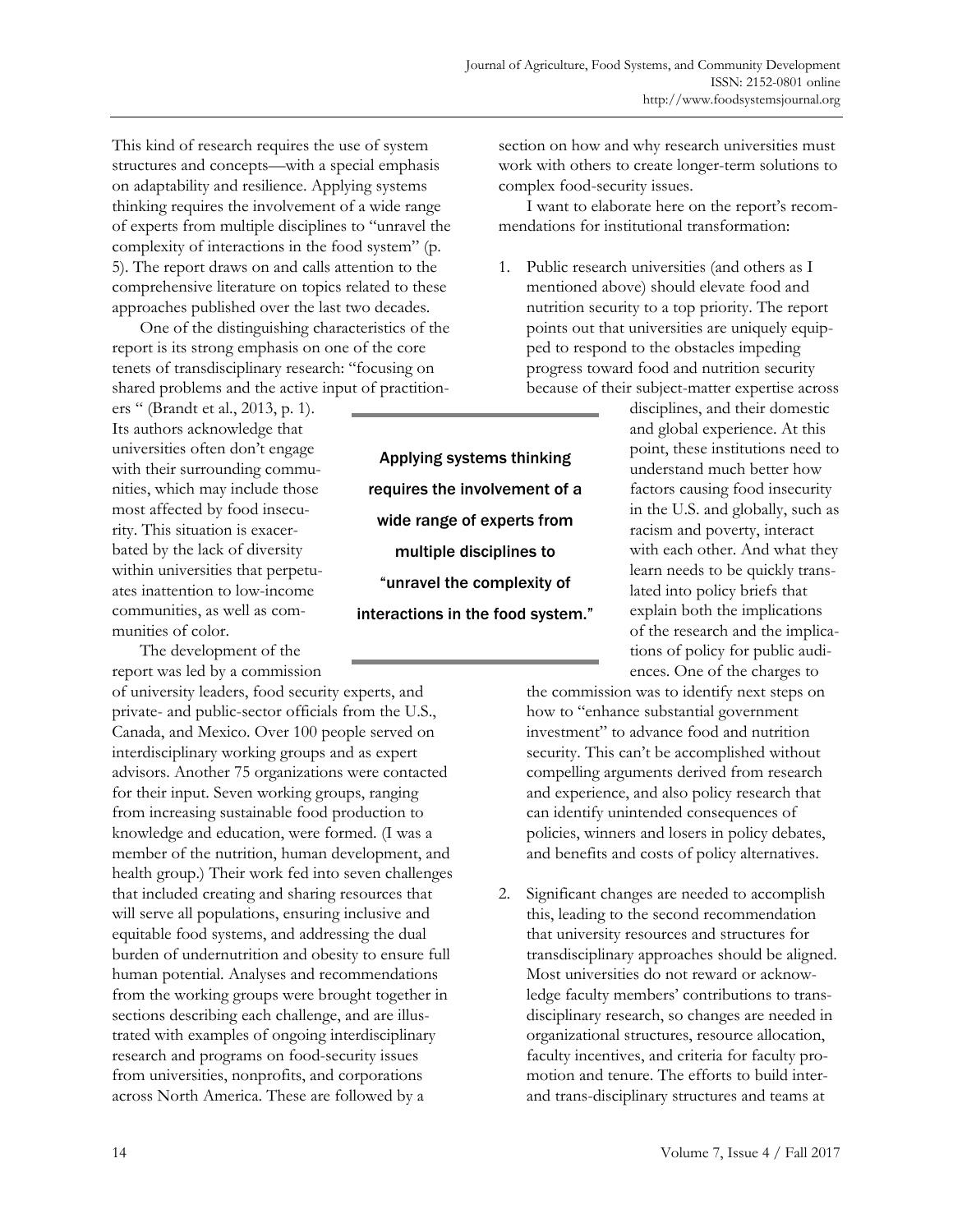some U.S. universities need to be taken up by many more institutions. These efforts, however, take time and resources, and the need comes just as U.S. federal and state agricultural research budgets continue to shrink (M. Clancy, Fuglie, & Heisey, 2016; Monke, 2016). My feeling is that new and much more creative efforts must be made to change the situation. These efforts should include the development of new strategies by groups of committed leaders (university presidents and deans), research scientists from the biophysical and social sciences, other stakeholders (including both nonprofit and for-profit organizations), and policymakers who recognize the importance of agricultural research and the straits in which it finds itself at

present.

3. Institutions should enhance and build new universitycommunity relationships. The authors state that this report represents a strong commitment to university engagement with external stakeholders as a "primary vehicle through which universities can realize impacts on food and nutrition security" (p. 19).

This translates into the challenge of making changes in university cultures, operations, funding relationships, and activities so that university teams actively interact with communities throughout the entire research process and commit to mutually beneficial engagements that include community ownership and leadership. Furthermore, populations affected by food insecurity, which includes women, youth, the poor, and marginalized groups, should be engaged in setting agendas and have access to research findings and other relevant information. Among other things, the report suggests that universities establish strong networks outside the agriculture and fishing communities, such as architects, urban planners, and energy scientists, as well as public

Researchers who have worked overseas are much more likely to understand and employ systems approaches. This expertise could be put to good use in domestic settings.

and private, profit and nonprofit entities in all sectors that cut across food, agriculture, and health. These strategies underscore the importance of revitalizing the influence of publicly funded research and increasing long-term interdisciplinary basic and applied research efforts. The present scheme of mainly shortterm, project-based funding deprives community residents and the experts working alongside them "of autonomy, self-determination, and respect" (p. 74).

Furthermore, although many North American universities are located in areas where food insecurity is high, most of the faculty and students working on international nutrition

> and food security in those institutions are disconnected from this more proximate problem. My observation over the past 25 years is that researchers who have worked overseas are much more likely to understand and employ systems approaches in their projects and courses. This expertise could be put to good use in domestic settings, thus enriching both local and global efforts.

4. A new generation of students needs to be educated on how to solve transdisciplinary problems. In fact, the report states that this is "the most fundamental means to address the lack of systems-level understanding and critical thinking on global food security" (p. 115). This challenge requires, among other things, new curricula that balance the necessary disciplinary expertise with a strong interdisciplinary and transdisciplinary focus. Teachers should be aware of their role in training future policymakers and policy analysts who can work with scientists and stakeholders, including community organizations. They also should make their education and outreach efforts more connected to students' needs, such as in some cases students' own food insecurity, or in other